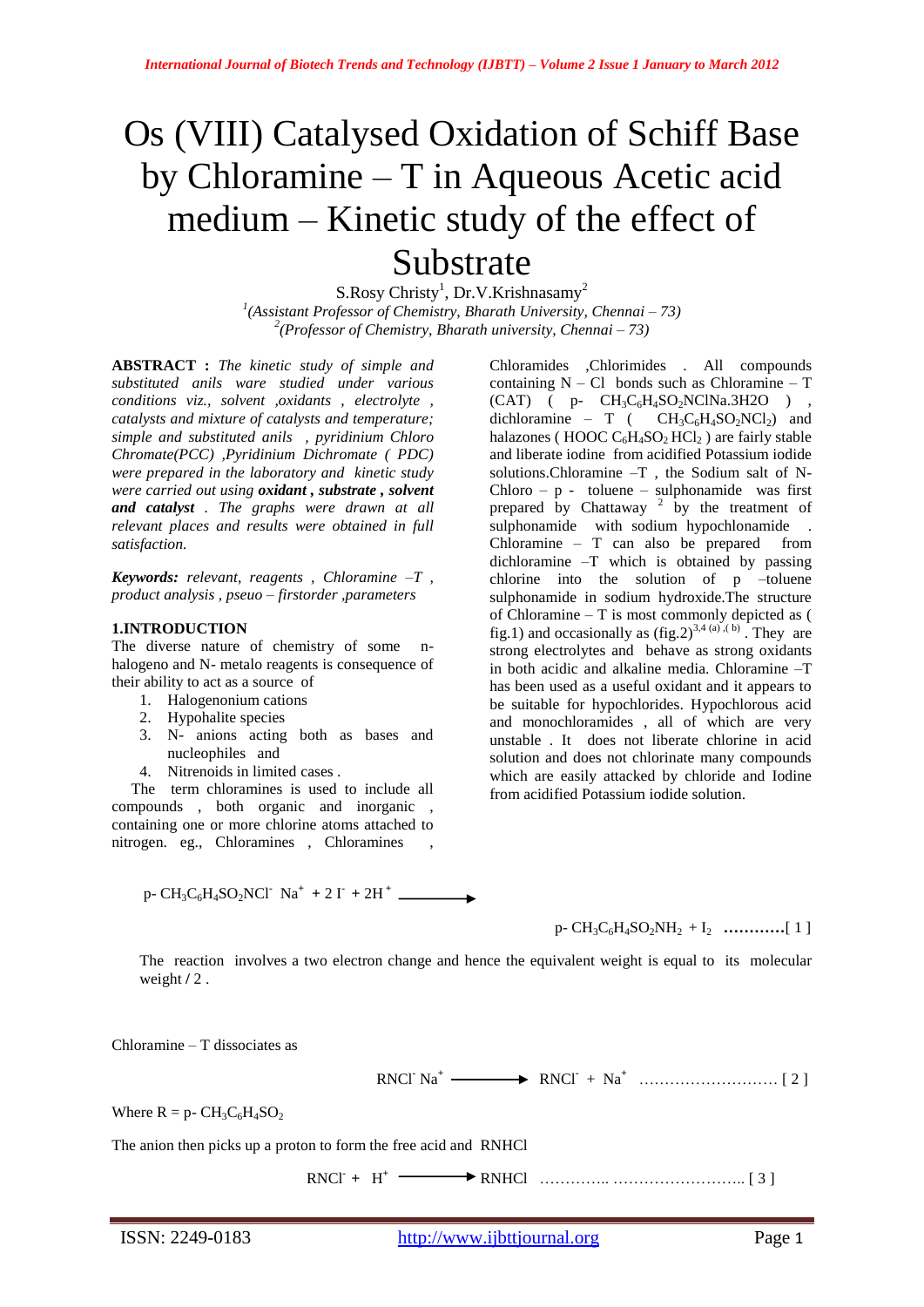The free acidhas not been isolated , but the evidence for its existence has been reported . The free acid then disproportionate giving to  $p$ toluene sulphonamide [RNH2] and dichloramine – T [ RNCl2].

# **2.KINETICS OF CHLORAMINOMETRIC OXIDATION**

Coull and  $Co$  –workers<sup>6</sup> were the first to investigate the kinetics and mechanism of decomposition of H2O2 by CAT in the presence of HCl. They determined the rate of the reaction using Read and Berkerson's logarithmic method. The reaction was found to be first orders each [ H2O2] and [ CAT], but inverse first order dependence on the concentration of RNH2 . They suggested a mechanism involving the formation of molecular chlorine as a results of interaction between DCT and HCl.

# **3.EXPERIMENTAL**

3.1.Preparation of Chloramine – T (CAT)

3.1.A] Preparation of Pure p- tolenesulphonamide

The procedure used was that of  $Vogel$ <sup>7</sup> Ten grams of p- tolenesulphonylchloride and 20 g of ammonium carbonate were ground in a mortar to a fine powder. The mixture was heated in a an evaporating dish on a water bath for  $1 - 2$  hrs. and the mixture was stirred frequently with glass rod. After cooling the mixture was extracted with a little cold water to remove excess ammonium salts . The crude p- tolenesulphonylchloride was recrystallised from boiling water and dried at  $100<sup>0</sup>$ C. The pure product melted at  $138^{\circ}$  C.

3.1.B] Preparation of Dichloramine – T ( DCT )

This was prepared by the method of Krausand crede . p- tolenesulphonamide was dissolved in ten parts of 1 : 10 caustic soda and diluted with twenty parts of water . Chlorine gas was then passed into the solution until a voluminous white precipitate of dichloramine – T was formed .This was collected on a Buckner funnel , thoroughly washed twice with  $5 - 8$  parts of water and finally with enough 10% alcohol to make a thin paste . The dilute alcohol washing was done very quickly and the substance was separated with air of a vacuum filter . It was then dried in a vacuum drier dichloramine –T was obtained , and its melting point is 82 -  $83^0$  c.

3.1.C]) Preparation of Chloramine – T (CAT)

Forty five ml of 10% sodium hydroxide solution was heated to a temperature of about  $80^0$  and to which added 6 g of dichloramine  $-$  T in small quantities , strring the mixture gently after each addition until a clear solution was obtained. When the addition was completed , the hot solution was filtered and then allowed to cool spontaneously . The crystals were filtered with suction , washed with little brine solution , and dried in a desiccators

over anhydrous calcium chloride . It was recrystallised from water : m.p.  $175 - 179$  °C.

#### **4.KINETIC MEASUREMENTS**

The reaction was carried out in 60 % aqueous acetic acid (V/V) .Following solutions of desired concentrations were prepared.

- 1. Anil in Acetic acid
- 2. Chloramine T in water
- 3. Sodium perchlorate in water
- 4. Sodium Chloride in water
- 5. Perchloric acid in water
- 6. Osmium tetroxide in dil sodium hydroxide .

 The solutions were thrmostated at least for one hour before the run. The kinetics was carried out by mixing the substrate and oxidant in a appropriate solvent mixture. The reaction was carried out under pseudo first order conditions , taking always the substrate in excess.

The progress of the reaction was monitored by withdrawing aliquots from the reaction mixture at regular intervals of time and estimating the unreacted CAT by iodometric method.

#### **5.PRODUCT ANALYSIS**

Under kinetic conditions , the reactants ratio anil : CAT (1 : 10) were mixed and allowed to react for about 2 days. The product was extracted with chloroform . the solvent was removed at reduced pressure after drying over anhydrous Na2SO4. The products were separated , after identifying by TLC , into individual components by Column Chromatography . Benzaldehyde was confirmed by its semicarbazone (m.p.221 $^0$ c, lit. 222 $^0$ c) and 2,4 – DNP  $(m.p.236^{\circ} \text{ c} , \text{ lit. } 239^{\circ} \text{ c} )$ derivatives.Nitrobenzene was identified by recording IR spectrum and exhibits three bands at 1626, 1500, and 1019  $cm^{-1}$  attributed to stretching frequency of C-N . One sharp band at 1452 cm<sup>-1</sup> due to stretching vibratin of N-O and band at  $530 \text{ cm}^{-1}$  due to ring deformation and CNO bending vibration.

#### **6.STOICHIOMETRY**

The stoichiometry of the reaction was determined by studying the reaction under the conditions of  $CAT$  > > anil and it was found to be 1:2

# **7.RESULTS AND DISCUSSIONS 7.1.Effect of varying concentration of Substrate**

The reaction was carried out with varying concentration of anil , always in excess , with the constant concentrations of other reactants . The rate constant increased linearly with substrate concentration (Table  $-4.2$  ]. The plot of log [Sub.] Vs log  $k_{obs}$  Gave a straight line with slope of 2.0 (fig .3). Hence the order with respect to substrate was found to be 2